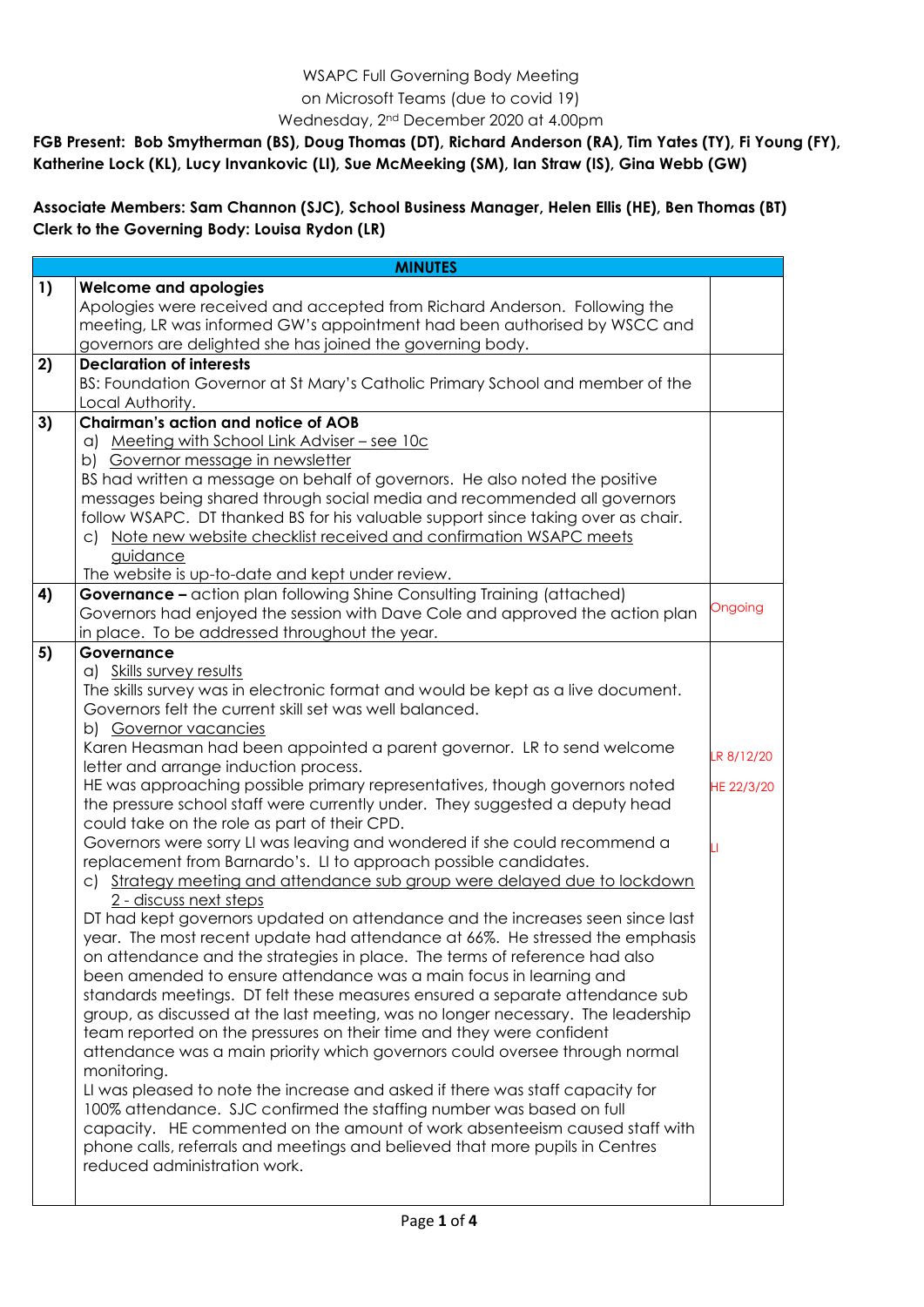|    | TY was concerned that governors had asked for a sub group to focus on<br>attendance. He believed that attendance was often better at the beginning of<br>an academic year and that it was vital the numbers remained high. BS<br>recommended that the idea of a sub group was replaced by weekly data and<br>regular reports and discussions at Learning and Standards. FY was currently<br>working on an attendance spreadsheet with comparison data from previous<br>years.<br>The SLT had considered the number of questions and requests received from<br>governors and suggested a single email point which they could respond to during                                                                                                                                                                                                                                                                                                                                                                                                                                                                                                                                                                                        |                        |
|----|--------------------------------------------------------------------------------------------------------------------------------------------------------------------------------------------------------------------------------------------------------------------------------------------------------------------------------------------------------------------------------------------------------------------------------------------------------------------------------------------------------------------------------------------------------------------------------------------------------------------------------------------------------------------------------------------------------------------------------------------------------------------------------------------------------------------------------------------------------------------------------------------------------------------------------------------------------------------------------------------------------------------------------------------------------------------------------------------------------------------------------------------------------------------------------------------------------------------------------------|------------------------|
|    | allocated times. Governors noted the importance of ensuring the SLT did not feel<br>obligated to reply immediately and IS explained the system he had put in place<br>at his school. HE reiterated the pressures on staff due to covid 19 and governors<br>agreed to monitor attendance through weekly reports and L&S meetings, rather<br>than a separate group. They also recommended a process was put in place to                                                                                                                                                                                                                                                                                                                                                                                                                                                                                                                                                                                                                                                                                                                                                                                                                | Regular<br>monitoring  |
|    | avoid staff feeling under pressure to respond immediately to emails.<br>The proposed strategy meeting was postponed until after the WSCC SEND<br>strategy review and when the SLA between the council and WSAPC had been<br>agreed.                                                                                                                                                                                                                                                                                                                                                                                                                                                                                                                                                                                                                                                                                                                                                                                                                                                                                                                                                                                                  | <b>SJC</b><br>23/3/20  |
| 6) | Discuss changes to committee terms of reference and ensure they match with the                                                                                                                                                                                                                                                                                                                                                                                                                                                                                                                                                                                                                                                                                                                                                                                                                                                                                                                                                                                                                                                                                                                                                       |                        |
|    | suggested Headteacher report so they talk to each other<br>Governors thanked BT for the work he had done. They asked for pupils' pastoral<br>care and equality and diversity to be added to L&S and to cross check with FY's<br>proposed L&S terms of reference to ensure all points were included.<br><b>BT</b> agreed<br>to add the policies and governors asked that governor visits reports should be no<br>longer than 2 sides of A4 paper.<br>BT raised links to centres or to key strategic areas. After careful discussion,<br>governors recognised the benefit of having specific centre links but also felt some<br>areas should have one governor oversight such as SEND and safeguarding.<br>Governors approved the terms of reference as a working document and asked<br>that any comments were sent to BT. In short term, TOR to be kept under review as                                                                                                                                                                                                                                                                                                                                                               | BT 23/2/20             |
|    | committee meetings take place.                                                                                                                                                                                                                                                                                                                                                                                                                                                                                                                                                                                                                                                                                                                                                                                                                                                                                                                                                                                                                                                                                                                                                                                                       |                        |
| 7) | Approval of last FGB minutes: 21st October 2020<br>The minutes were approved and electronically signed as a true record.                                                                                                                                                                                                                                                                                                                                                                                                                                                                                                                                                                                                                                                                                                                                                                                                                                                                                                                                                                                                                                                                                                             |                        |
| 8) | <b>Matters Arising/Action Grid</b><br>a) Governor responsibilities/areas of allocation<br>SM confirmed that governors were able to choose which committee/s they<br>joined. LR said that as the spread of experience on the committees was even,<br>governors were welcome to express a preference, but if that changed,<br>committee chairs were able to request certain governors.<br>BS noted a governor was still required for oversight of sports premium but after<br>some discussion, it was felt it would be more appropriate to have a governor<br>allocated for primary education which could also include sports premium.<br>b) Safeguarding training<br>All current governors had undertaken the training and they passed on their thanks<br>for the excellent sessions run by HE.<br>c) School Vision<br>DT confirmed they were investigating ways to have a more pupil friendly vision<br>which captured the pupil voice.<br>d) Year 11 support post WSAPC<br>Government funding had been received this year and the benefits for pupils had<br>been clear. Governors hoped funding could be found within the WSAPC budget<br>to continue this valuable support and SJC confirmed the budget would be<br>investigated. | 22/3/20                |
| 9) | Any questions on committee minutes:                                                                                                                                                                                                                                                                                                                                                                                                                                                                                                                                                                                                                                                                                                                                                                                                                                                                                                                                                                                                                                                                                                                                                                                                  |                        |
|    | a) Chalkhill<br>Nothing to add to the minutes.<br>b) Resources<br>SJC confirmed the 3 year budget forecast would be added to sharepoint.<br>c) Pay (verbal report)<br>TY confirmed the committee had met and approved the recommendations set<br>out to them.                                                                                                                                                                                                                                                                                                                                                                                                                                                                                                                                                                                                                                                                                                                                                                                                                                                                                                                                                                        | <b>SJC</b><br>11/12/20 |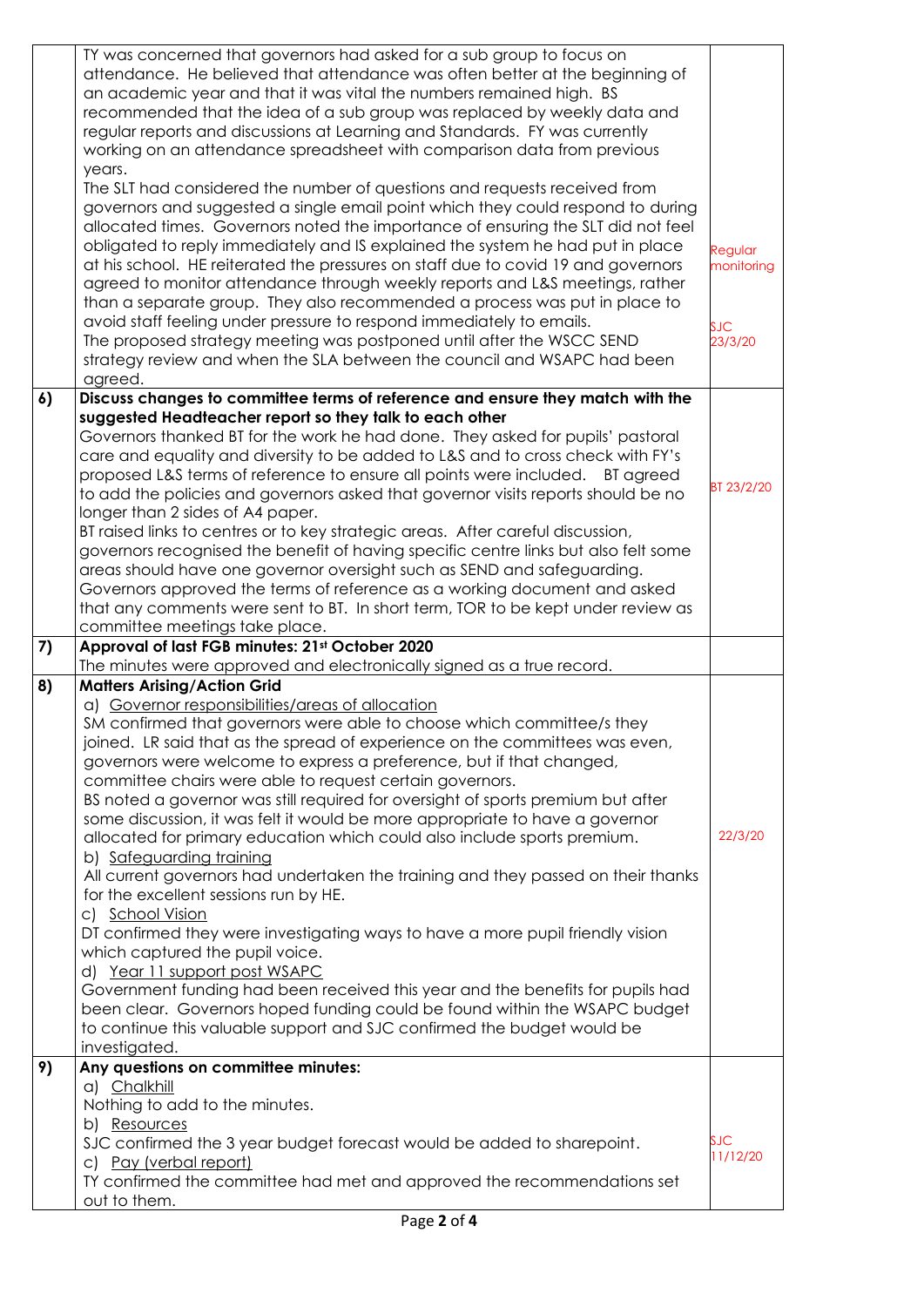|     | d) Headteacher's performance management                                             |           |
|-----|-------------------------------------------------------------------------------------|-----------|
|     | The HTPM panel carried out the Head Teachers' Performance Management,               |           |
|     | supported by Dave Cole as the independent advisor. The panel welcomed the           |           |
|     | robust process introduced with the support of the new independent advisor.          |           |
|     | The panel reached consensus of agreement and had made their                         |           |
|     | recommendations to the pay committee.                                               |           |
|     | BS noted the need for a third governor to join FY and himself on the committee      |           |
|     | and governors thanked GW for becoming the third member.                             |           |
| 10) | Headteacher's report                                                                |           |
|     | $a)$ SEF                                                                            |           |
|     | DT welcomed any questions.                                                          |           |
|     | b) <u>SLA (BS)</u>                                                                  |           |
|     | Governors had a copy of the SLA proposed by WSCC with WSAPC track changes.          |           |
|     | They fully supported the need to understand the financial implications and SJC      |           |
|     | noted funding round the planned places had to be clear. The status of the           |           |
|     | governing body for a maintained school also had to be confirmed. It was             |           |
|     | agreed the SLA could not be signed until there was complete clarity and legal       |           |
|     | advice had been received. BS thanked governors for their support as WSAPC           |           |
|     | had put pressure on WSAPC to sign it quickly without due consideration.             |           |
|     | DT confirmed WSAPC was working closely with WSCC to ensure they were                |           |
|     | sending data to the council in the format they wanted. Governors agreed that        |           |
|     | any requested data should be readily available through the management               |           |
|     | information system.                                                                 |           |
|     | c) Meeting with school link adviser                                                 |           |
|     | Governors had received the draft report of the meeting. They noted the positive     |           |
|     | tone, input and support from Karen Furse. She had flagged up the number of          |           |
|     | ECHP/SEND pupils on roll and the impact this has on staff at WSAPC. She had also    |           |
|     | expressed her view that the SLA should not be signed until complete clarity was     |           |
|     | given.                                                                              |           |
|     | d) Staff wellbeing                                                                  |           |
|     | Staff had a clear voice through the wellbeing committee. SM and KL were asked       |           |
|     | to comment as staff governors and both highlighted the issues staff were            |           |
|     | experiencing because of covid 19 and the challenge of maintaining wellbeing.        |           |
|     | All governors recognised the pressures staff were under and wanted to express       |           |
|     | their appreciation for the efforts they were making to provide excellent            |           |
|     | education and support to pupils during this period. LI offered to draft a letter on | LI/BS/DT  |
|     | behalf of governors to be sent in the post at the start of the Christmas holidays.  | 18/12/20  |
|     | e) Safeguarding (HE)                                                                |           |
|     | HE updated governors on the significant increase in safeguarding concerns           |           |
|     | during the pandemic. She confirmed support for families from WSAPC was very         |           |
|     | strong and reported on one particular example where practice at WSAPC had           |           |
|     | been deemed excellent.                                                              |           |
|     | Governors noted the exceptional work being carried out in challenging               |           |
|     | circumstances. LI had been safeguarding governor and HE thanked her for her         |           |
|     | valuable support. GW agreed to take over as Safeguarding governor and would         |           |
|     | liaise with HE.                                                                     |           |
| 11) | Policies requiring governor approval                                                |           |
|     | The policies due for approval would be posted on sharepoint and governors           |           |
|     | understood Lisa Stevens was working on a system that would allow governors to       |           |
|     | make comments and send their approval.                                              | Lisa      |
|     | Teachers' Pay                                                                       | Stevens   |
|     | Teacher's Appraisal                                                                 |           |
|     | Health & Safety                                                                     |           |
| 12) | Key Themes of Meeting/Impact on pupils                                              | <b>BS</b> |
|     | Focus on attendance noting the benefit on pupils' emotional wellbeing to be in      |           |
|     | school.                                                                             |           |
|     | <b>SEF received.</b>                                                                |           |
|     | Governors holding firm on approving the SLA until complete clarity had been         |           |
|     | received that give optimum outcomes for pupils.                                     |           |
|     | Positive report received from School link adviser.                                  |           |
|     | <b>Robust examples of safeguarding practices.</b>                                   |           |